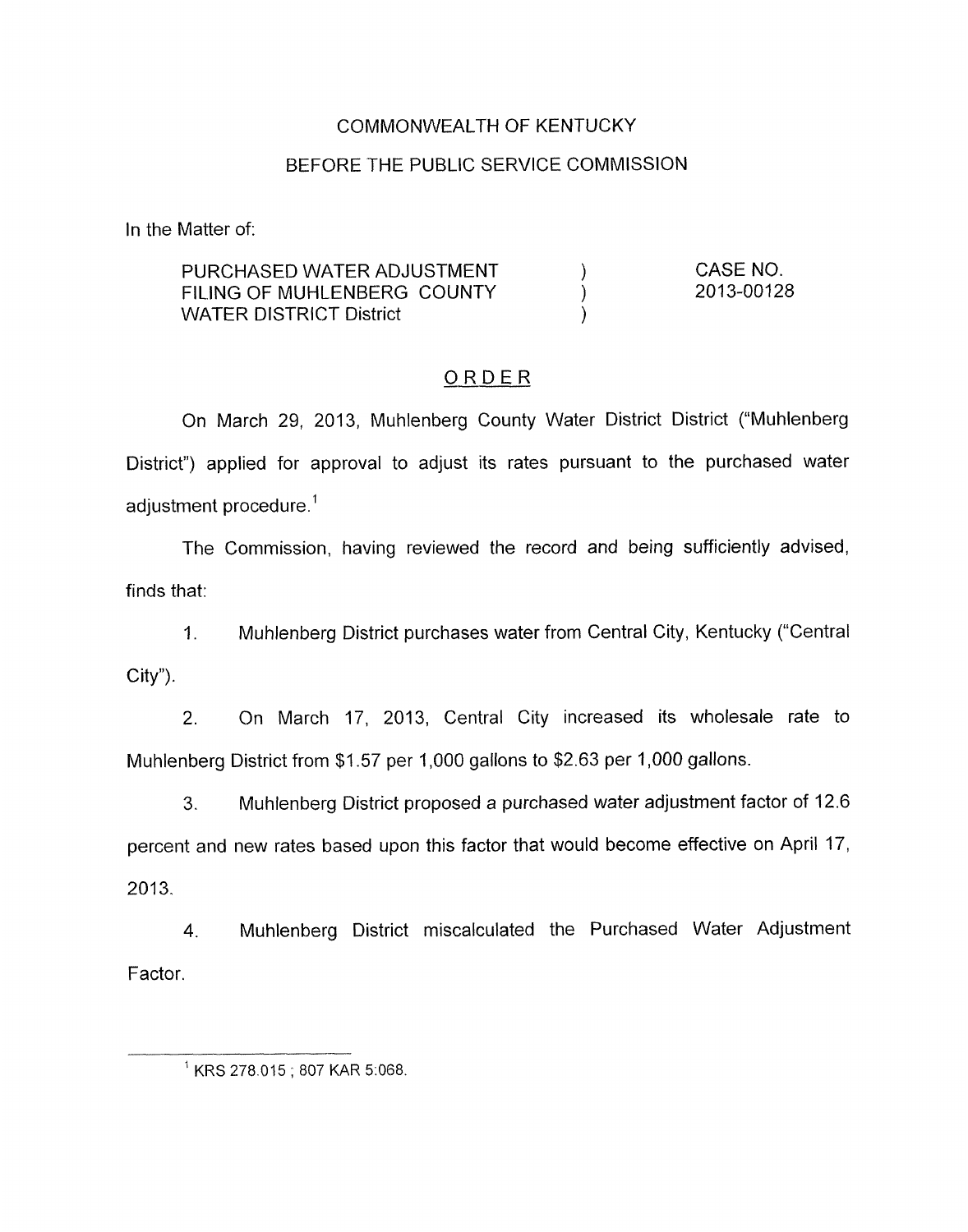5. During the 12 months ended February 28, 2012, Muhlenberg District purchased 273,039,000 gallons of water from Central City, and sold 229,355,900 gallons of water. As a result of the increase in Central City's wholesale rate, Muhlenberg District's cost of purchased water will increase \$289,421.34, resulting in a purchased water adjustment factor of \$1.27 per 1,000 gallons. The calculation of this factor is shown in Appendix A to this Order.

6. The purchased water adjustment factor of \$1.27 per 1,000 gallons is fair, just, and reasonable and should be approved.

7. The application of a purchased water adjustment factor of \$1.27 per 1,000 gallons to Muhlenberg District's present rates produces the rates set forth in Appendix B to this Order. These rates are fair, just, and reasonable and should be approved for service that Muhlenberg District renders on and after April 17, 2013.

IT IS THEREFORE ORDERED that:

1. Muhlenberg District's proposed rates are denied.

2. A purchased water adjustment factor of \$1.27 per 1,000 gallons is approved.

**3.** The rates in Appendix B are approved for water service rendered on or after April 17, 2013.

**4.** Within 20 days of the date *of* this Order, Muhlenberg District shall file with the Commission, using the Commission's electronic Tariff Filing System, a revised tariff sheet showing the approved rates.

-2- Case No. 2013-00128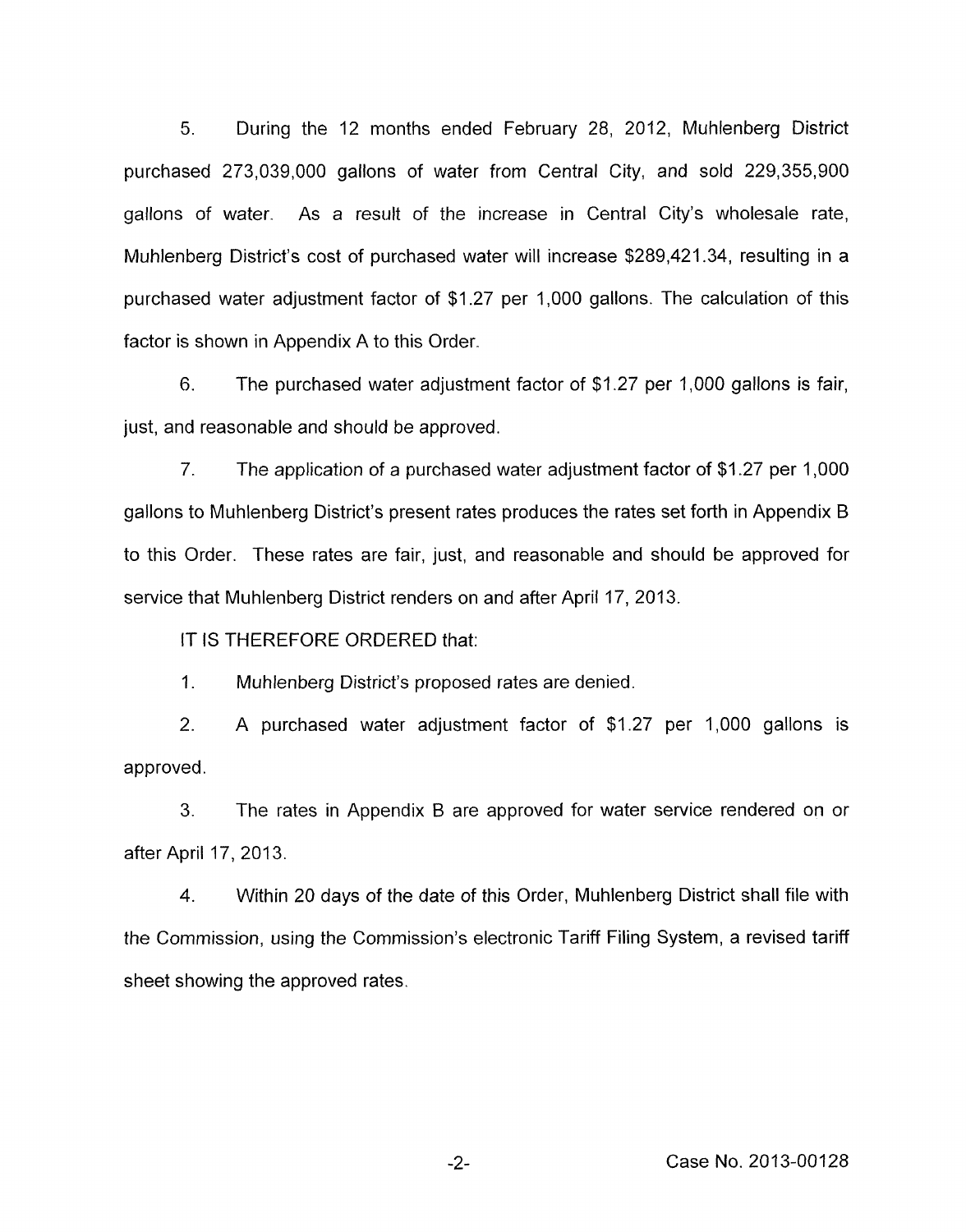By the Commission



 $\overline{a}$ 

ATTE/S Executive Director

Case No. 2013-00128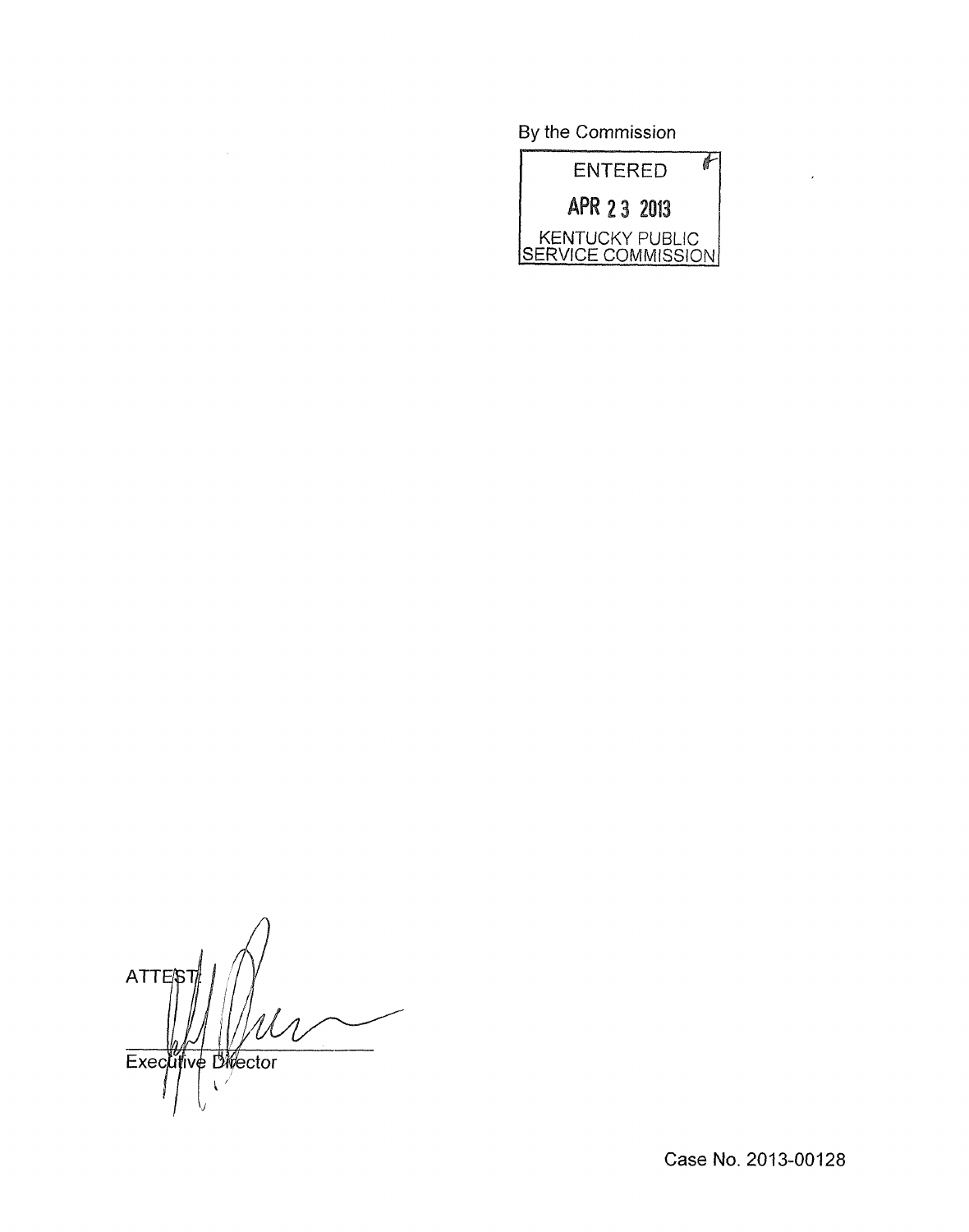### APPENDIX A

# APPENDIX TO AN ORDER OF THE KENTUCKY PUBLIC SERVICE COMMISSION IN CASE NO. 2013-00128 DATED APR 2 3 2013

| <b>Central City</b>                     | <b>Changed Rate</b>                         | <b>Base Rate</b>                            |
|-----------------------------------------|---------------------------------------------|---------------------------------------------|
| Purchases in gallons<br>Volumetric rate | 273,039,000<br>\$2.63/1,000<br>\$718,092.57 | 273,039,000<br>\$1.57/1,000<br>\$428,671.23 |

Increased water cost \$289,421.34

| Increased water cost            |  |  |
|---------------------------------|--|--|
| Divided by gallons sold / 1,000 |  |  |

\$289,421.34  $229,355,900$  $\overline{\$}$  1.262

Purchased water adjustment factor \$ 1.27 per 1,000 gallons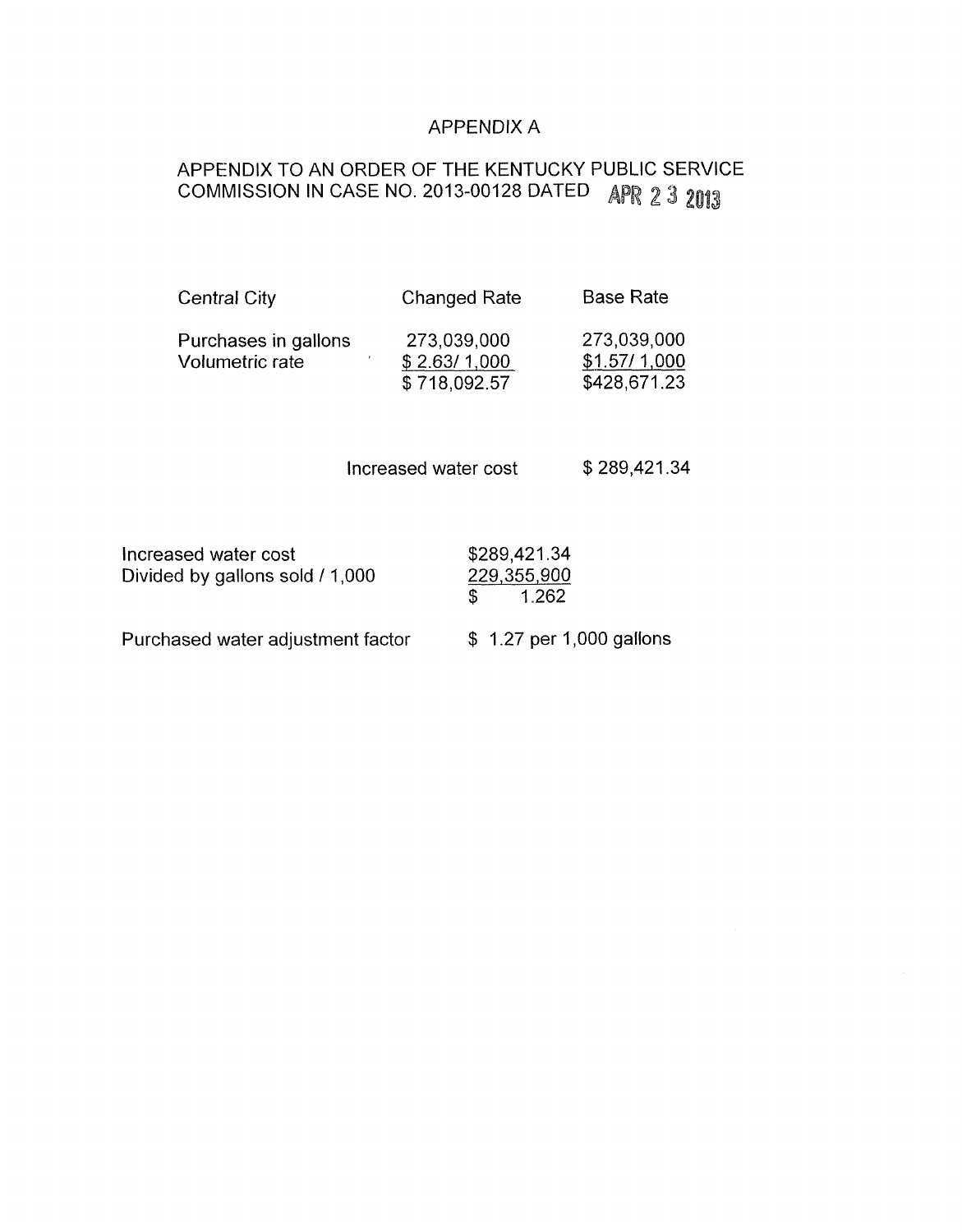### APPENDIX B

## APPENDIX TO AN ORDER OF THE KENTUCKY PUBLIC SERVICE COMMISSION IN CASE NO. 2013-00128 DATED APR 2 3 2013

The following rates and charges are prescribed for the customers in the area served by Muhlenberg County Water District #3. All other rates and charges not specifically mentioned herein shall remain the same as those in effect under authority of the Commission prior to the effective date of this Order

#### Monthlv Water Rates

5/8-lnch x 3/4-lnch Meter through 2-Inch Meter

First 2,000 gallons \$17.75 Minimum Bill

Next 8,000 gallons 5.45 per 1,000 gallons Prist 2,000 gallons<br>
Next 8,000 gallons 5.45 per 1,000 gallons<br>
Next 10,000 gallons 5.16 per 1,000 gallons Next 30,000 gallons 4.79 per 1,000 gallons Over 50,000 gallons 4.51 per 1,000 gallons